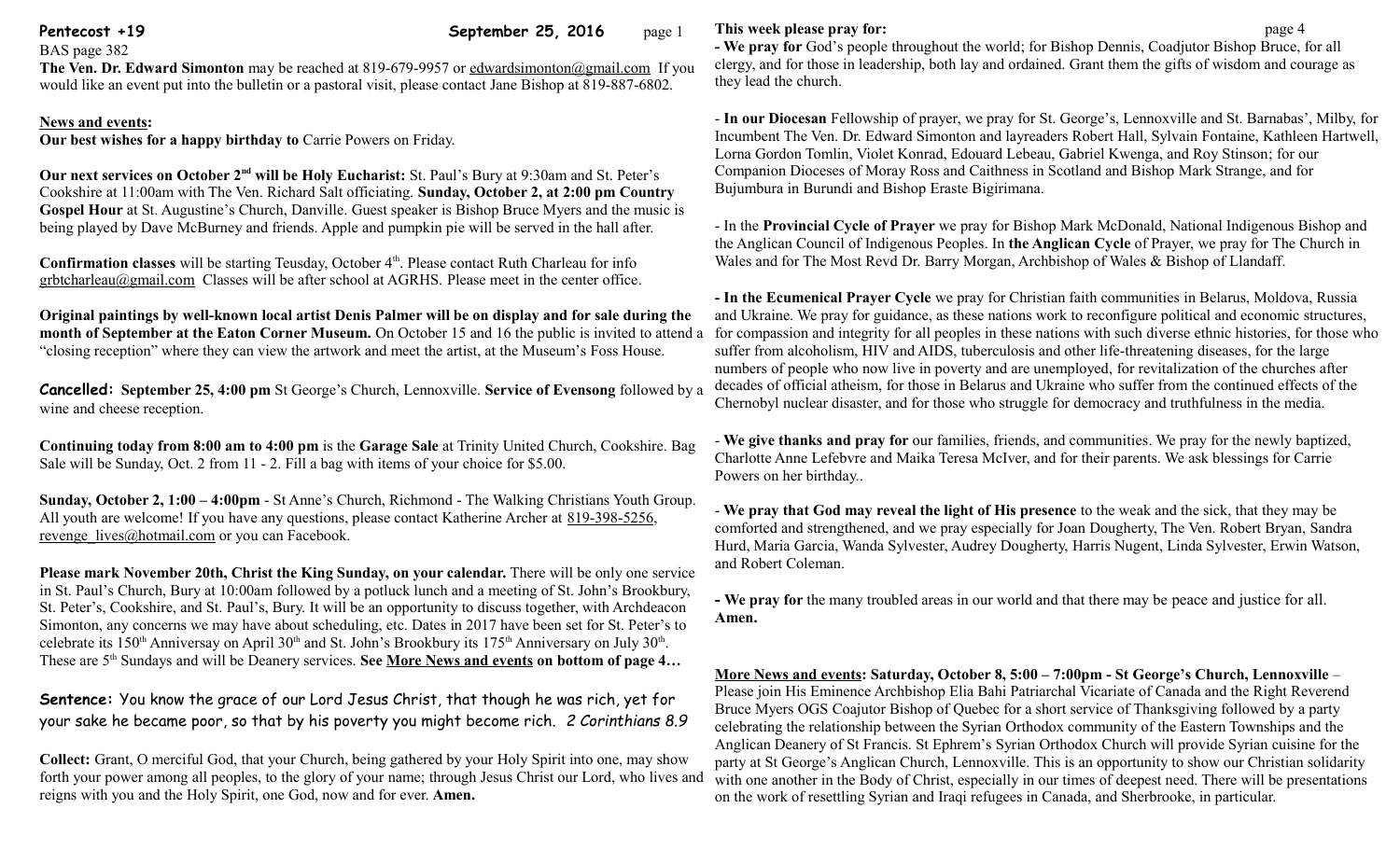**A Reading from the Book of Lamentations…** How lonely sits the city that once was full of people! How like a widow she has become, she that was great among the nations! She that was a princess among the provinces has become a vassal.<sup>2</sup>She weeps bitterly in the night, with tears on her cheeks; among all her lovers she has no one to comfort her; all her friends have dealt treacherously with her, they have become her enemies.<sup>3</sup>Judah has gone into exile with suffering and hard servitude; she lives now among the nations, and finds no resting place; her pursuers have all overtaken her in the midst of her distress.<sup>4</sup>The roads to Zion mourn, for no one comes to the festivals; all her gates are desolate, her priests groan; her young girls grieve, and her lot is bitter.<sup>5</sup>Her foes have become the masters, her enemies prosper, because the Lord has made her suffer for the multitude of her transgressions; her children have gone away, captives before the foe.<sup>6</sup>From daughter Zion has departed all her majesty. Her princes have become like stags that find no pasture; they fled without strength before the pursuer. *Lamentations 1:1-6* 

## **Lamentations 3:19-26** AS Canticle OR **Psalm 137 (**BAS page 895)

<sup>19</sup>The thought of my affliction and my homelessness is wormwood and gall! <sup>20</sup>My soul continually thinks of it and is bowed down within me. <sup>21</sup>But this I call to mind, and therefore I have hope:<sup>22</sup>The steadfast love of the Lord never ceases, his mercies never come to an end;<sup>23</sup>they are new every morning; great is your faithfulness.<sup>24</sup>"The Lord is my portion," says my soul, "therefore I will hope in him."<sup>25</sup>The Lord is good to those who wait for him, to the soul that seeks him.<sup>26</sup>It is good that one should wait quietly for the salvation of the Lord. *Lamentations 3:19-26*

**A Reading from the First Letter of Paul to Timothy…**Paul, an apostle of Christ Jesus by the will of God, for the sake of the promise of life that is in Christ Jesus,<sup>2</sup>To Timothy, my beloved child: Grace, mercy, and peace from God the Father and Christ Jesus our Lord.<sup>3</sup>I am grateful to God—whom I worship with a clear conscience, as my ancestors did—when I remember you constantly in my prayers night and day.<sup>4</sup>Recalling your tears, I long to see you so that I may be filled with joy.<sup>5</sup>I am reminded of your sincere faith, a faith that lived first in your grandmother Lois and your mother Eunice and now, I am sure, lives in you. <sup>6</sup>For this reason I remind you to rekindle the gift of God that is within you through the laying on of my hands;<sup>7</sup>for God did not give us a spirit of cowardice, but rather a spirit of power and of love and of self-discipline.<sup>8</sup>Do not be ashamed, then, of the testimony about our Lord or of me his prisoner, but join with me in suffering for the gospel, relying on the power of God,<sup>9</sup>who saved us and called us with a holy calling, not according to our works but according to his own purpose and grace. This grace was given to us in Christ Jesus before the ages began,<sup>10</sup>but it has now been revealed through the appearing of our Savior Christ Jesus, who abolished death and brought life and immortality to light through the gospel.<sup>11</sup>For this gospel I was appointed a herald and an apostle and a teacher,<sup>12</sup> and for this reason I suffer as I do. But I am not ashamed, for I know the one in whom I have put my trust, and I am sure that he is able to guard until that day what I have entrusted to him.<sup>13</sup>Hold to the standard of sound teaching that you have heard from me, in the faith and love that are in Christ Jesus.<sup>14</sup>Guard the good treasure entrusted to you, with the help of the Holy Spirit living in us. *2 Timothy 1:1-14*

**The Holy Gospel of our Lord Jesus Christ according to Luke…**<sup>5</sup>The apostles said to the Lord, "Increase our faith!"<sup>6</sup>The Lord replied, "If you had faith the size of a mustard seed, you could say to this mulberry tree, 'Be uprooted and planted in the sea,' and it would obey you.<sup>74</sup> Who among you would say to your slave who has just come in from plowing or tending sheep in the field, 'Come here at once and take your place at

the table'?<sup>8</sup>Would you not rather say to him, 'Prepare supper for me, put on your apron and serve me while I eat and drink; later you may eat and drink'?<sup>9</sup>Do you thank the slave for doing what was commanded?<sup>10</sup>So you also, when you have done all that you were ordered to do, say, 'We are worthless slaves; we have done only what we ought to have done!'" *Luke 17:5-10*

**Reflection:** This is another one of those confusing, even troubling, gospels. The disciples make what seems like a perfectly reasonable request: *Give us more faith!* On its face Christ's response is something between a challenge and a put-down. He tells them: *If your faith were the size of a mustard seed,* you would already have all the power you need to perform tremendous feats. The operative word here is: *If.* By definition *If* makes every subsequent statement conditional. It questions whether they have even the smallest measure of faith. However, an alternate translation of the original First-Century Greek puts Christ's remarks into a very different light. In addition to *If* the Greek word "ei" was also commonly translated as "since." And what a difference a single word can make. Instead of scolding the disciples for a total lack of faith, this construction recognizes that the disciples' faith, while miniscule, could still be very powerful… if only they would use it. And to mix parables, Jesus tells us earlier in Luke 13, that faith like a tiny mustard seed has the potential to flower full-blown into the kingdom of God.

Jesus has called the disciples and they have followed. Jesus is telling them to trust him, not to doubt, not to ask for more proof. That is Christ's message to us. We are here for one reason… to be an active witness to Christ's love in the world; loving God; loving neighbour. Jesus tells us we were meant to grow in faith, to show it, and to share it. – David Sellery

**Chuckle: A woman was at work when she received a phone call** that her daughter was very sick with a fever. She left her work and stopped by the pharmacy to get some medication. She got back to her car and found that she had locked her keys in the car.

She didn't know what to do, so she called home and told the baby sitter what had happened. The baby sitter told her that the fever was getting worse. She said, "You might find a coat hanger and use that to open the door."

The woman looked around and found an old rusty coat hanger that had been thrown down on the ground, possibly by someone else who at some time or other had locked their keys in their car. Then she looked at the hanger and said, "I don't know how to use this."

So she bowed her head and asked God to send her some help. Within five minutes an old rusty car pulled up, with a dirty, greasy, bearded man who was wearing an old biker skull rag on his head. The woman thought, "This is what you sent to help me?" But, she was desperate, so she was also very thankful.

The man got out of his car and asked her if he could help. She said, "Yes, my daughter is very sick. I stopped to get her some medication and I locked my keys in my car. I must get home to her. Please, can you use this hanger to unlock my car?"

He said, "Sure". He walked over to the car, and in less than a minute the car was opened. She hugged the man and through her tears she said, "Thank You So Much! You are a very nice man."

The man replied, "Lady, I am not a nice man. I just got out of prison today. I was in prison for car theft and have only been out for about an hour."

The woman hugged the man again and with sobbing tears cried out loud, "Oh, Thank you God! You even sent me a Professional!"